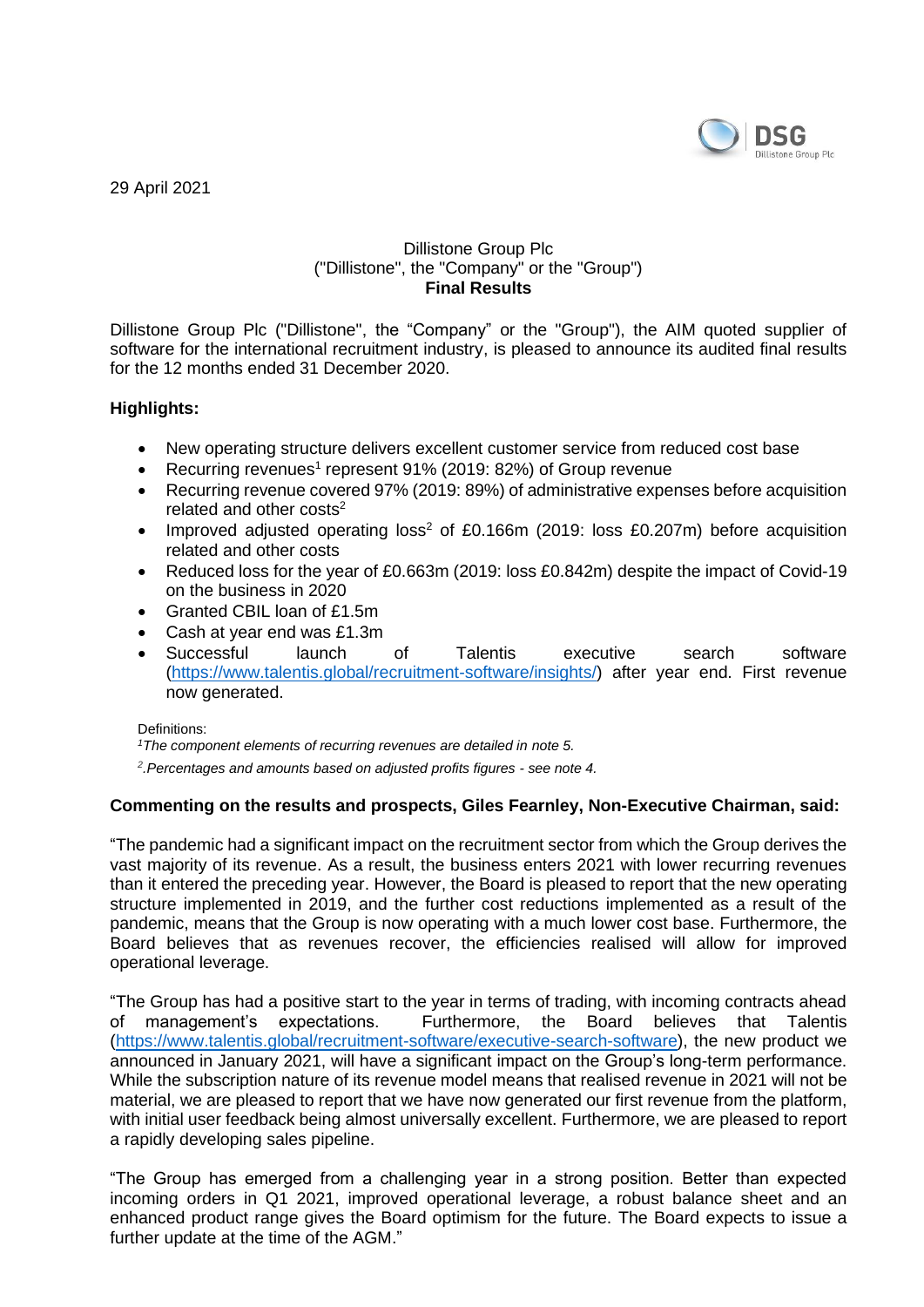**Annual Report and Accounts** - The final results announcement can be downloaded from the Company's website [\(www.dillistonegroup.com\)](http://www.dillistonegroup.com/). Copies of the Annual Report and Accounts (in addition to the notice of the Annual General Meeting) will be sent to shareholders by 22 May 2021 for approval at the Annual General Meeting to be held on 16 June 2021.

This announcement contains inside information for the purposes of Article 7 of EU Regulation 596/2014.

#### **Enquiries:**

| <b>Dillistone Group Plc</b>                                            |                                                               |                                                             |
|------------------------------------------------------------------------|---------------------------------------------------------------|-------------------------------------------------------------|
| Giles Fearnley<br>Jason Starr<br>Julie Pomeroy                         | Chairman<br><b>Chief Executive</b><br><b>Finance Director</b> | Via Walbrook PR                                             |
| <b>WH Ireland Limited (Nominated adviser)</b><br><b>Chris Fielding</b> | Head of Corporate 020 7220 1650<br>Finance                    |                                                             |
| <b>Walbrook PR</b><br>Tom Cooper / Paul Vann                           |                                                               | 020 7933 8780<br>0797 122 1972<br>tom.cooper@walbrookpr.com |

#### **Notes to Editors:**

Dillistone Group Plc (www.dillistonegroup.com) is a leader in the supply and support of software and services to the recruitment industry. Dillistone operates through the Ikiru People brand (www.IkiruPeople.com).

The Group develops, markets and supports the FileFinder, Infinity, Mid-Office, ISV and GatedTalent products.

Dillistone was admitted to AIM, a market operated by the London Stock Exchange plc, in June 2006. The Group employs around 100 people globally with offices in Basingstoke, Southampton, Frankfurt, New Jersey and Sydney.

**ISV Skills Testing:** [https://www.isv.online](https://urldefense.proofpoint.com/v2/url?u=https-3A__www.isv.online&d=DwMFaQ&c=euGZstcaTDllvimEN8b7jXrwqOf-v5A_CdpgnVfiiMM&r=UaF0oZ9xua3bxt7-qBJmFyWg40beWH-V2feCCnwE-TE&m=Q6Om40QgrqMMuIPDJ28wnqv_qPoKcHFkVod0j09dvkI&s=TUMoHvDNv9du7TKqL-_vI0JRUWa-vhtGMDvb2UJZUJI&e=)

**Recruitment Software:** [https://www.voyagersoftware.com/recruitment-software-blog/best](https://urldefense.proofpoint.com/v2/url?u=https-3A__www.voyagersoftware.com_recruitment-2Dsoftware-2Dblog_best-2Drecruitment-2Dsoftware-2Dagencies_&d=DwMFaQ&c=euGZstcaTDllvimEN8b7jXrwqOf-v5A_CdpgnVfiiMM&r=UaF0oZ9xua3bxt7-qBJmFyWg40beWH-V2feCCnwE-TE&m=Q6Om40QgrqMMuIPDJ28wnqv_qPoKcHFkVod0j09dvkI&s=lB4MK2Y_5fyGRS06NEcJYMIgtrCOBSRbybZpHFfM9u4&e=)[recruitment-software-agencies/](https://urldefense.proofpoint.com/v2/url?u=https-3A__www.voyagersoftware.com_recruitment-2Dsoftware-2Dblog_best-2Drecruitment-2Dsoftware-2Dagencies_&d=DwMFaQ&c=euGZstcaTDllvimEN8b7jXrwqOf-v5A_CdpgnVfiiMM&r=UaF0oZ9xua3bxt7-qBJmFyWg40beWH-V2feCCnwE-TE&m=Q6Om40QgrqMMuIPDJ28wnqv_qPoKcHFkVod0j09dvkI&s=lB4MK2Y_5fyGRS06NEcJYMIgtrCOBSRbybZpHFfM9u4&e=)

**Software for Temps:** [https://www.voyagersoftware.com/temporary-recruitment-agency-software/](https://urldefense.proofpoint.com/v2/url?u=https-3A__www.voyagersoftware.com_temporary-2Drecruitment-2Dagency-2Dsoftware_&d=DwMFaQ&c=euGZstcaTDllvimEN8b7jXrwqOf-v5A_CdpgnVfiiMM&r=UaF0oZ9xua3bxt7-qBJmFyWg40beWH-V2feCCnwE-TE&m=Q6Om40QgrqMMuIPDJ28wnqv_qPoKcHFkVod0j09dvkI&s=3EyNxEwZegsVCa1ixj8xO7fEav8iI3wRL0xt4MyNFAo&e=) **GatedTalent:** [https://www.Talentis.global](https://urldefense.proofpoint.com/v2/url?u=https-3A__www.Talentis.global&d=DwMFaQ&c=euGZstcaTDllvimEN8b7jXrwqOf-v5A_CdpgnVfiiMM&r=UaF0oZ9xua3bxt7-qBJmFyWg40beWH-V2feCCnwE-TE&m=Q6Om40QgrqMMuIPDJ28wnqv_qPoKcHFkVod0j09dvkI&s=asmlv5Z8nUcZPzD6_2JQqiCPEWyDsLkjYIolg0R57I0&e=)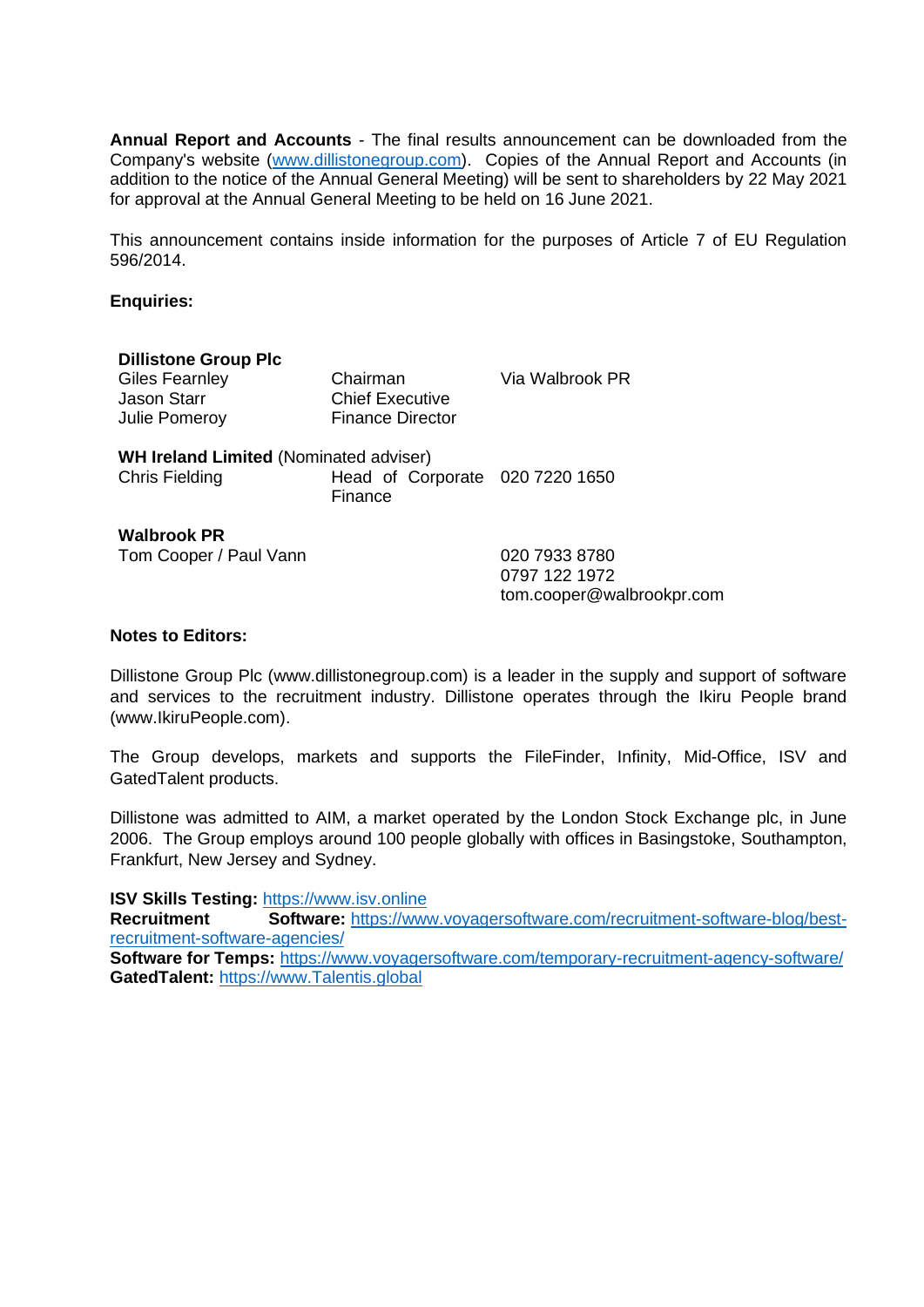#### **CHAIRMAN'S STATEMENT**

2020 started well for the Group with our early months delivering results ahead of internal expectations. However, the impact of the Covid-19 pandemic on our target market – the recruitment sector – is clear. We have seen many of our clients shrink, with some clients closing. We have additionally supported many clients through agreeing discounted periods, contract variations and deferred terms.

The Board reacted swiftly, taking advantage of various government schemes, including furloughing, and staff unanimously supporting a temporary pay-cut (April to September), including all executive and non-executive directors. In June 2020, the Company secured a loan of £1.5m under the UK Government's Business Interruption Loan scheme enabling us to continue to deliver and develop products with confidence.

Development remains key to the Group's future success and we have continued to invest in our main products as well as actively developing our first new product for a number of years - Talentis. Talentis was announced in January 2021 and has been well received by the market. It utilises AI and big data advances to deliver, what the Board believes to be, a highly competitive solution for the needs of recruiters globally.

Looking back at 2020 the pandemic had a significant impact on revenue with the total falling 21% to £6.332m, and recurring revenue falling 13% to £5.745m. There was an adjusted operating loss in 2020 of £0.166m (2019: loss £0.207m), mainly due to the fall in revenue being offset with the full benefits of the reorganisation carried out in 2019, the benefit of costs savings measures introduced in 2020 and UK Government support through the furlough scheme and Australian grants. The operating loss, including reorganisation and acquisition related items, was £0.821m (2019: loss £1.090m).

## **Dividends**

The Group is not recommending a final dividend in respect of the year to 31 December 2020 (2019: nil).

## **Staff**

2020 has been a challenging year for everyone and on behalf of the Board I would like to take this opportunity to sincerely thank every one of our staff for their individual and collective contributions and for the professional way they have all risen to the challenges of the pandemic, continuing to deliver for our clients.

## **Corporate governance**

It is the Board's duty to ensure that the Group is managed for the long-term benefit of all stakeholders.

Mike Love stepped down as a non-executive director in September 2020. I would like to sincerely thank him, for his outstanding contribution to the Group over many years. We also welcomed Steve Hammond to the Group Board in January 2021. Steve is the Chief Engineering Officer for the Group and oversees and is responsible for the development for all group products. Details of our governance processes and my role as Chairman of the Board are included in the corporate governance section that follows the Strategic Report.

## **Outlook**

The pandemic had a significant impact on the recruitment sector from which the Group derives the vast majority of its revenue. As a result, the business enters 2021 with lower recurring revenues than it entered the preceding year. However, the Board is pleased to report that the new operating structure implemented in 2019, and the further cost reductions implemented as a result of the pandemic, means that the Group is now operating with a much lower cost base. Furthermore, the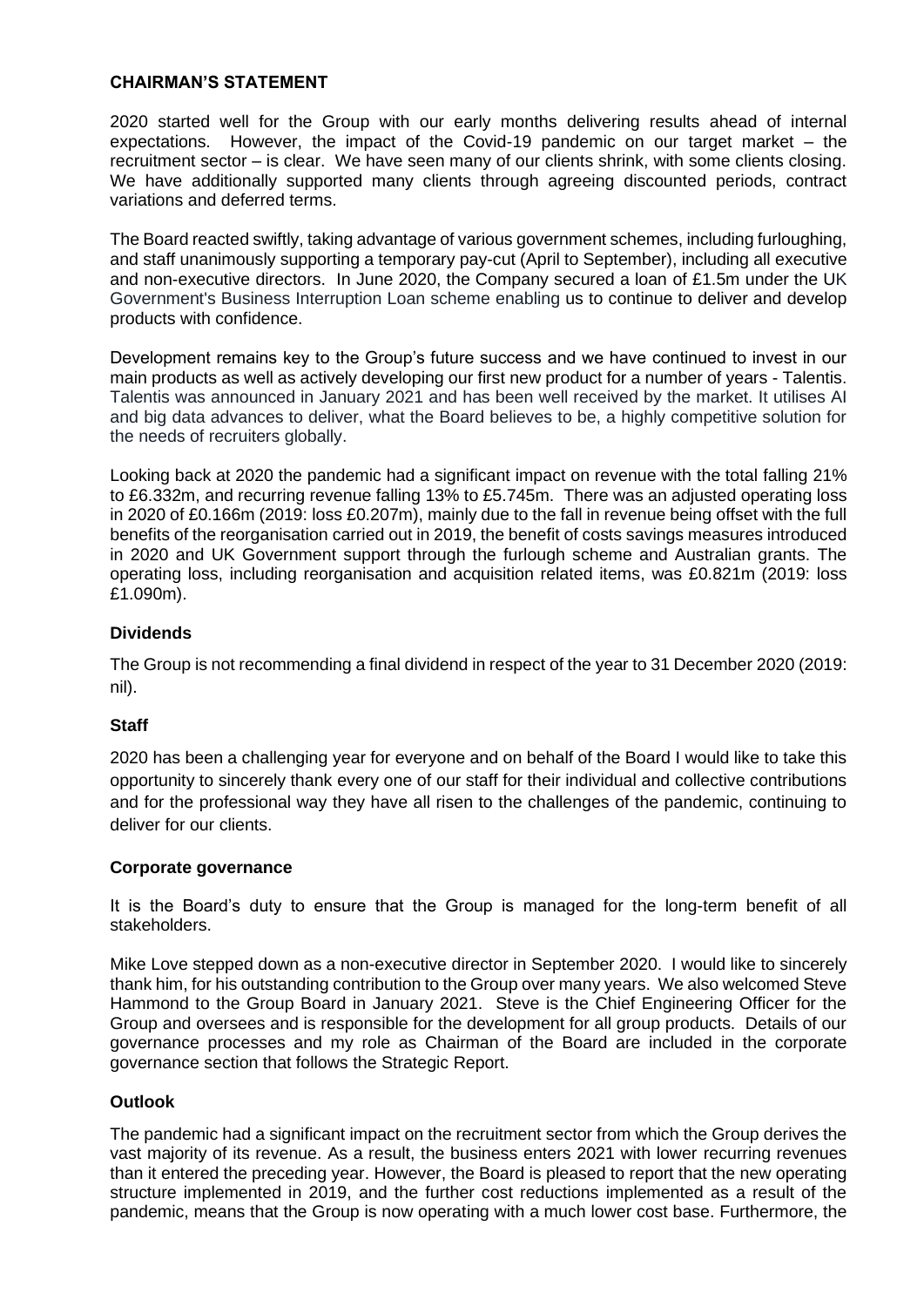Board believes that as revenues recover, the efficiencies realised will allow for improved operational leverage.

The Group has had a positive start to the year in terms of trading, with incoming contracts ahead<br>of management's expectations. Furthermore, the Board believes that Talentis of management's expectations. Furthermore, the Board believes that Talentis [\(https://www.talentis.global/recruitment-software/executive-search-software\)](https://www.talentis.global/recruitment-software/executive-search-software) the new product we announced in January 2021, will have a significant impact on the Group's long-term performance. While the subscription nature of its revenue model means that realised revenue in 2021 will not be material, we are pleased to report that we have now generated our first revenue from the platform, with initial user feedback being almost universally excellent. Furthermore, we are pleased to report a rapidly developing sales pipeline.

The Group has emerged from a challenging year in a strong position. Better than expected incoming orders in Q1 2021, improved operational leverage, a robust balance sheet and an enhanced product range gives the Board optimism for the future**.** The Board expects to issue a further update at the time of the AGM.

**Giles Fearnley Non-Executive Chairman**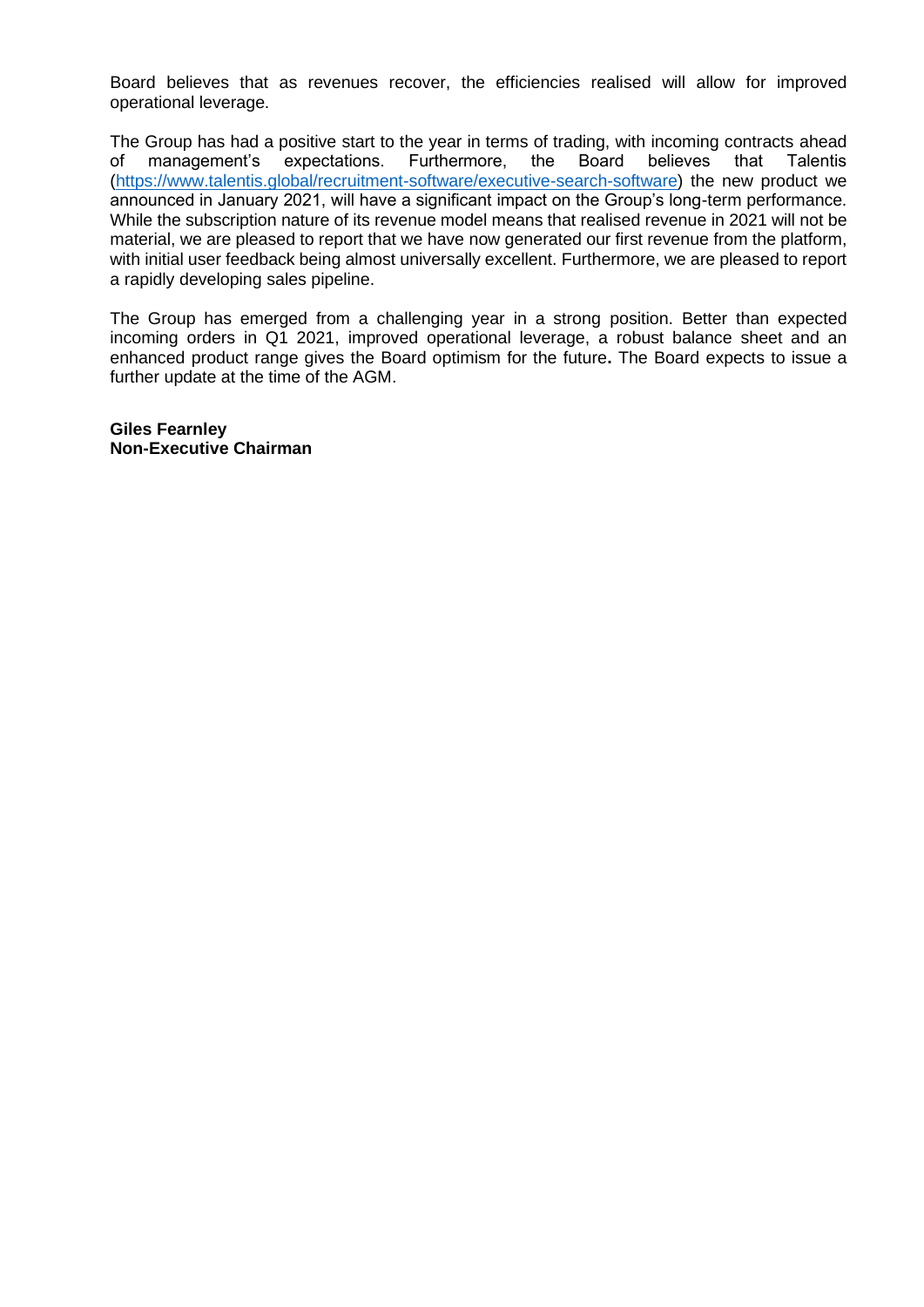#### **CEO's Review**

Our Group generates the vast majority of its revenue from the recruitment sector and, with an estimated 250 million jobs lost globally in 2020 as a result of the pandemic, it has been a challenging year, and I'd like to begin my review by thanking my colleagues across the World for the resilience and efforts they demonstrated during this exceptional period.

Across our product range, we provide solutions to facilitate everything from the scheduling of fast moving volume temporary placements through to the headhunting of CEOs, and from preemployment testing of skills through to support with executive career branding.

#### **Strategy and objectives**

For any business dependent on recruitment-based revenues, Covid-19 constituted an existential risk. As a result, the Board has taken the view that our overriding objectives need to reflect our new environment and are consequently:

- Ensuring our staff and their families stay safe, engaged and effective;
- Taking appropriate action to maintain a strong and stable financial position, throughout this period and for the future.
- Protecting and prioritising our product and development efforts around solutions that reflect the needs of a post Covid world; and
- Taking all reasonable steps we can to help our clients through a challenging period for the recruitment sector;

While many of our markets remain challenging, it is the current view of the Board that the existential risk to the business has now passed and that 2021 will see a return towards normality.

As a result, while we will continue to respond to extraneous factors, management is now focussed on returning the business to growth.

## **Key Performance Indicators (KPIs)**

As stated above, objectives changed in 2020 and were based around dealing with the Covid pandemic. Accordingly, the key KPIs for 2020 were:

**KPI**<br>Maintain a strong and stable financial position **1990 2020 outcome**<br>E1.291m cash at year Maintain a strong and stable financial position

Protect and prioritise our product and development efforts

end Development on key products continued and Talentis was launched in January 2021

#### **Our business model**

Following the reorganisation in 2019, the business is now organised as one trading division - Ikiru People rather than 3 divisions: Dillistone Systems, Voyager Software and GatedTalent. The reorganisation brought all of these businesses together with a strong focus on the products we sell.

The majority of our products are commercialised through one or more of the following:

- 1. Software as a Service (SaaS) subscription basis; or
- 2. an upfront licence fee plus a recurring support fee; or
- 3. a hybrid model incorporating an upfront payment and recurring support and cloud hosting fees.

There is a continuing move away from the upfront licence fee towards cloud delivery (SaaS) services.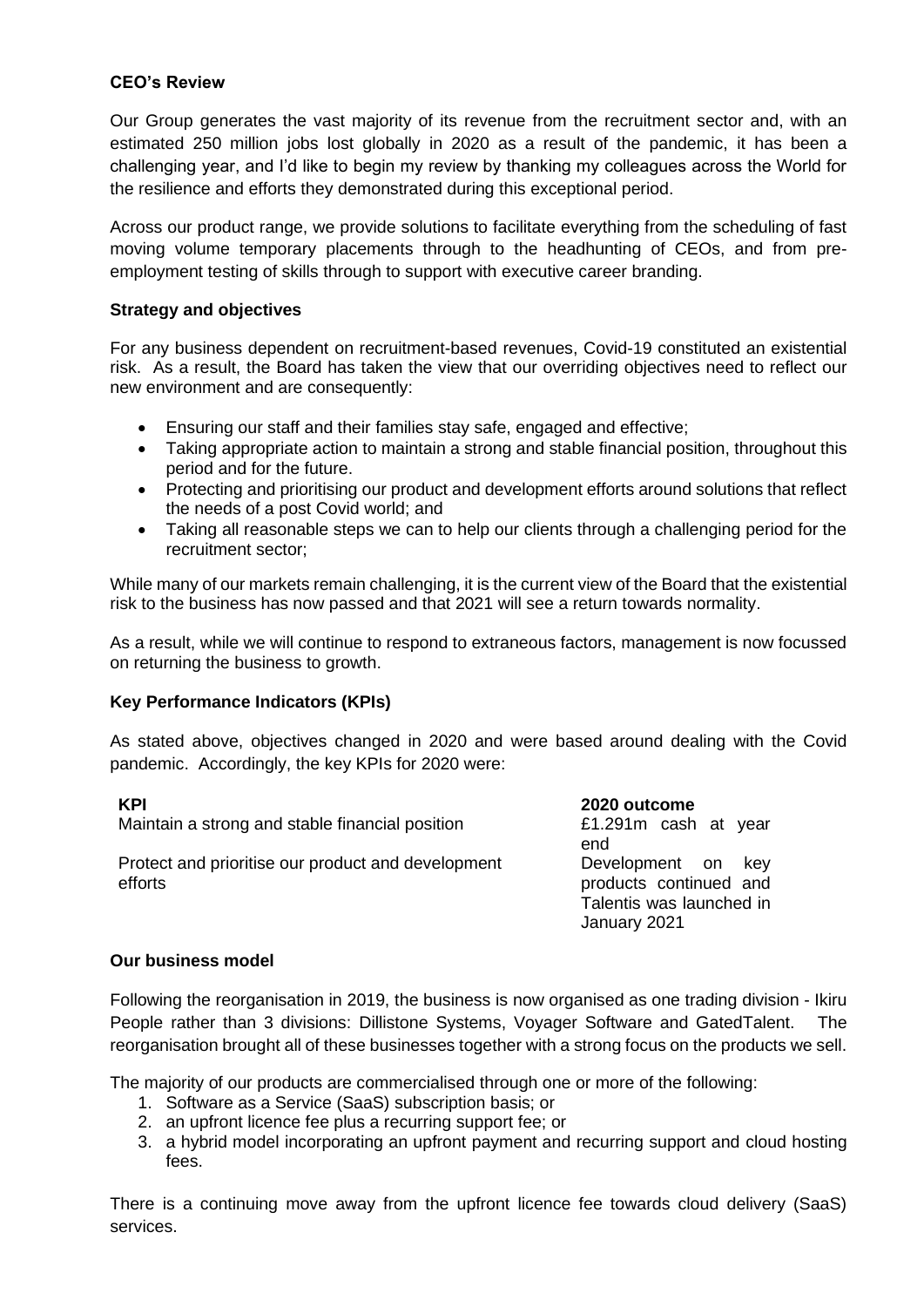The business operates out of Europe, the US and Australia but services clients globally. As well as supplying and supporting our software we also host the software for a significant proportion of our clients. This is done through Microsoft Azure and AWS cloud data centres in Europe, the Americas, Singapore and Australia.

## **Group review of the business**

2020 saw recurring revenues fall 13% to £5.745m (2019: £6.593m) reflecting the impact of Covid-19. Attrition exceeded new contract wins in the year. Non-recurring revenues were also impacted by Covid-19 and fell 58% to £0.485m (2019: £1.160m). As a result, overall revenues decreased by 21% to £6.332m (2019: £8.027m) with recurring revenues representing 91% of Group revenues (2019: 82%). Cost of sales reduced 31% to £0.584m (2019: £0.849m).

Adjusted EBITDA<sup>1</sup> was down 9% to £1.168m (2019: £1.282m). There was an adjusted operating loss of £0.166m (2019: loss £0.207m) and there was a pre-tax loss before acquisition related items and reorganisation and other adjustments of £0.259m (2019: loss £0.298m). The operating loss for the year reduced to £0.821m (2019: loss £1.090m) with reorganisation and other costs totalling £0.442m (2019: £0.578m) and acquisition related amortisation of £0.213m (2019: £0.305m). The loss for the year was £0.663m (2019: loss £0.842m). Net cash at the year end was £1.291m (2019: £0.402m).

*<sup>1</sup>Adjusted EBITDA is adjusted operating profit with depreciation and amortisation added back. See note 5.*

## Covid-19

The Covid-19 pandemic has had a major impact on the world economy and in our target market – recruitment. This has affected our business with many of our clients shrinking and with other clients ceasing to trade, directly impacting our revenue.

We reacted swiftly to control the impact of Covid-19 on our business, taking the following actions:

- Taking advantage of the UK Government furlough scheme
- Implementing a temporary pay cut (April to October)
- Switching to home working for the vast majority of staff
- Offering support packages to our clients to help them survive the period and, hopefully, remain as customers
- Using Government support in other jurisdictions where appropriate
- Agreeing the postponement of repayments on our £500,000 bank loan for 6 months. We are on track to repay this loan in full by 30 June 2021
- Obtaining a £1.5m loan under the Government's Business Interruption Loan scheme
- Making necessary redundancies in light of the reduced trading activity.

While we believe the existential threat to the business has passed, uncertainty still remains around the impact of the pandemic. We have performed stress testing on our cashflows, to determine what is the maximum strain that the business could bear over the next 12 months.

Further details of this work are contained in Note 2 on Basis of Preparation. We are pleased to note that, with the funding support in place, our Balance Sheet remains strong.

## **Financial Review**

Total revenues decreased by 21% to £6.332m (2019: £8.027m) with recurring revenues decreasing by 13% to £5.745m (2019: £6.593m) and non-recurring revenues by 58% to £0.485m (2019: £1.160m). Third party resell revenue amounted to £0.102m in the period (2019: £0.274m).

Cost of sales decreased to £0.584m (2019: £0.849m). Administrative costs, excluding acquisition related items and other costs and excluding depreciation and amortisation, fell 22% to £4.580m (2019: £5.896m). This was in part due to the full year impact of the reorganisation carried out in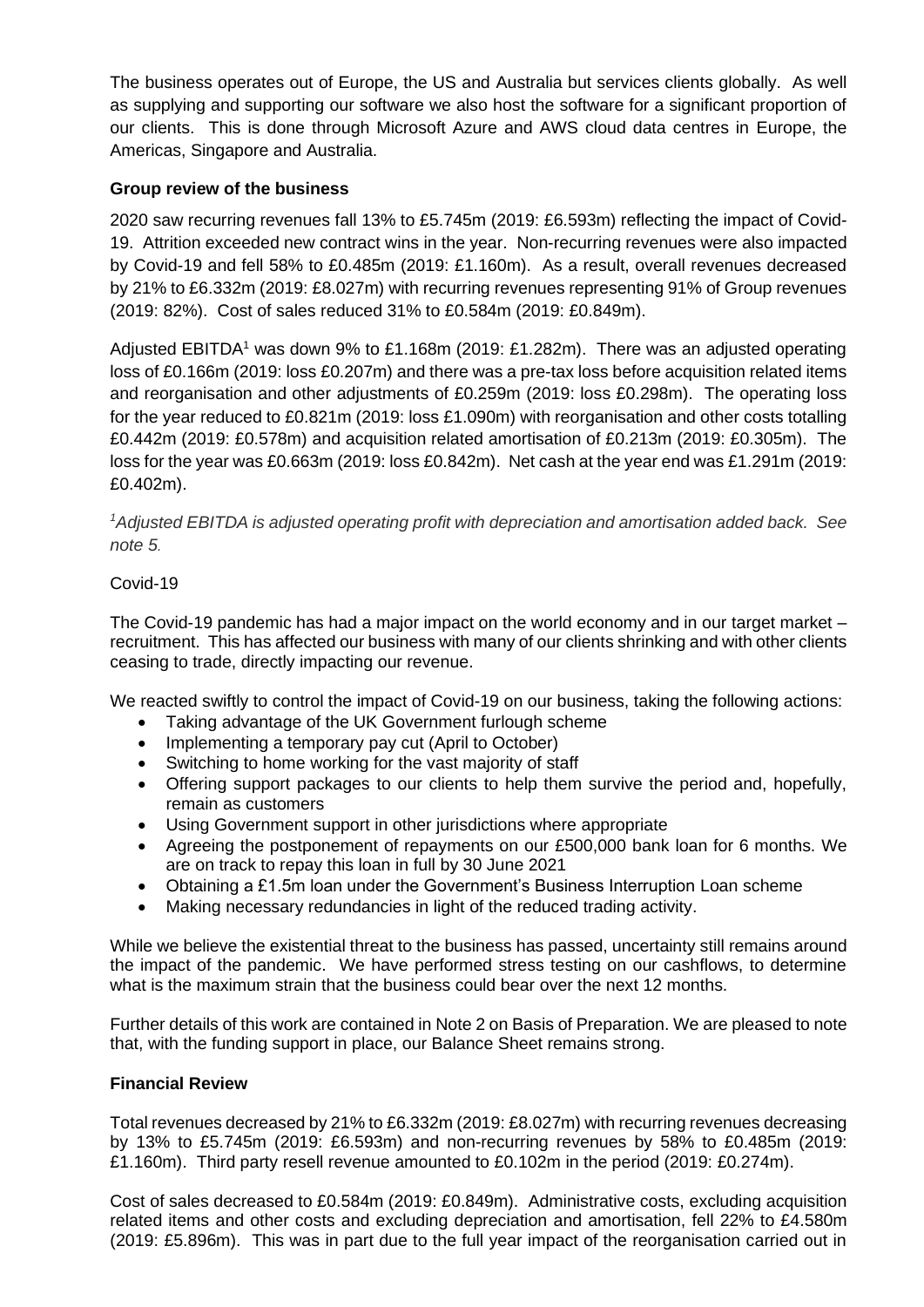2019 and the additional measures that were taken in 2020 to reduce the cost base. Depreciation and amortisation (excluding acquisition related amortisation and one-off write-offs) decreased to £1.334m (2019: £1.489m).

Acquisition related and other costs totalled £0.655m (2019: £0. 883m) and were in respect of:

- the amortisation of intangibles arising from acquisitions £0.213m (2019: £0.305m).
- other costs of £0.442m (2019: £0.578m) which included the write-off of intangibles discussed below.

Recurring revenues covered 97% of administrative expenses before acquisition related and reorganisation and other costs (2019: 89%). The administrative costs, excluding depreciation and amortisation of our own internal development and before acquisition related and reorganisation and other costs, are covered 125% (2019: 112%) by recurring revenues.

The Group benefitted from an income tax credit in 2020 of £0.251m (2019: credit £0.339m). The 2020 credit reflects the R&D tax credits available in the UK with the assumption that tax losses will be surrendered for the R&D tax credit payment where possible. It also reflects a prior year adjustment of a credit of £0.108m as the tax computations in respect of prior years were finalised and agreed. The acquisition related items tax credit of £0.041m (2019: £0.058m) reflects the reduction in deferred tax that arises as amortisation is charged in the income statement. The deferred tax charge also reflects the change in deferred tax rate to 19% (from 17%) and has been reflected through the prior year adjustment.

Loss for the year before acquisition related and reorganisation and other costs amounted to £0.116m (2019: loss £0.030m). The 2020 adjusted loss benefitted from tax income of £0.143m (2019: tax income of £0.268m). The statutory loss for the year was £0.663m (2019: loss £0.842m). Basic loss per share (EPS) was (3.37)p (2019: (4.28)p). Fully diluted EPS was to (3.37)p (2019: (4.28p)). Adjusted basic EPS fell to (0.59)p (2019: (0.15p)).

Dillistone Group Plc company results show a loss of £0.098m (2019: loss £1.843m).

## **Capital expenditure**

The Group invested £0.971m in property, plant and equipment and product development during the year (2019: £1.100m). This expenditure included £0.969m (2019: £1.067m) spent on capitalised development related costs. The Group also wrote off intangibles assets with a net book value of £0.435m and included these costs in reorganisation and other costs.

#### **Trade and other payables**

As with previous years, the trade and other payables includes deferred income of £2.029m (2019: £2.873m), i.e. income which has been billed in advance but is not recognised as income at that time. This principally relates to support, SaaS, cloud hosting renewals and other subscriptions, which are billed in 2020 but are in respect of services to be delivered in 2021. It also includes licence revenue for which a support contract is required, and which is spread over 5 years under IFRS15. Contractual income is recognised monthly over the period to which it relates. It also includes deposits taken for work which has not yet been completed; as such income is only recognised when the work is substantially complete, or the client software goes "live".

#### **Cash and debt**

The Group finished the year with cash funds of £1.291m (2019: £0.402m). The Group obtained a loan of £1.5m in June 2020 under the Government CBIL scheme, which is repayable over 6 years with no repayment in the first year. The Group also received a six month payment holiday in respect of its June 2019 loan with repayments totalling £0.166m (2019: £0.126m). The Group expects to complete repayment of this loan in June 2021.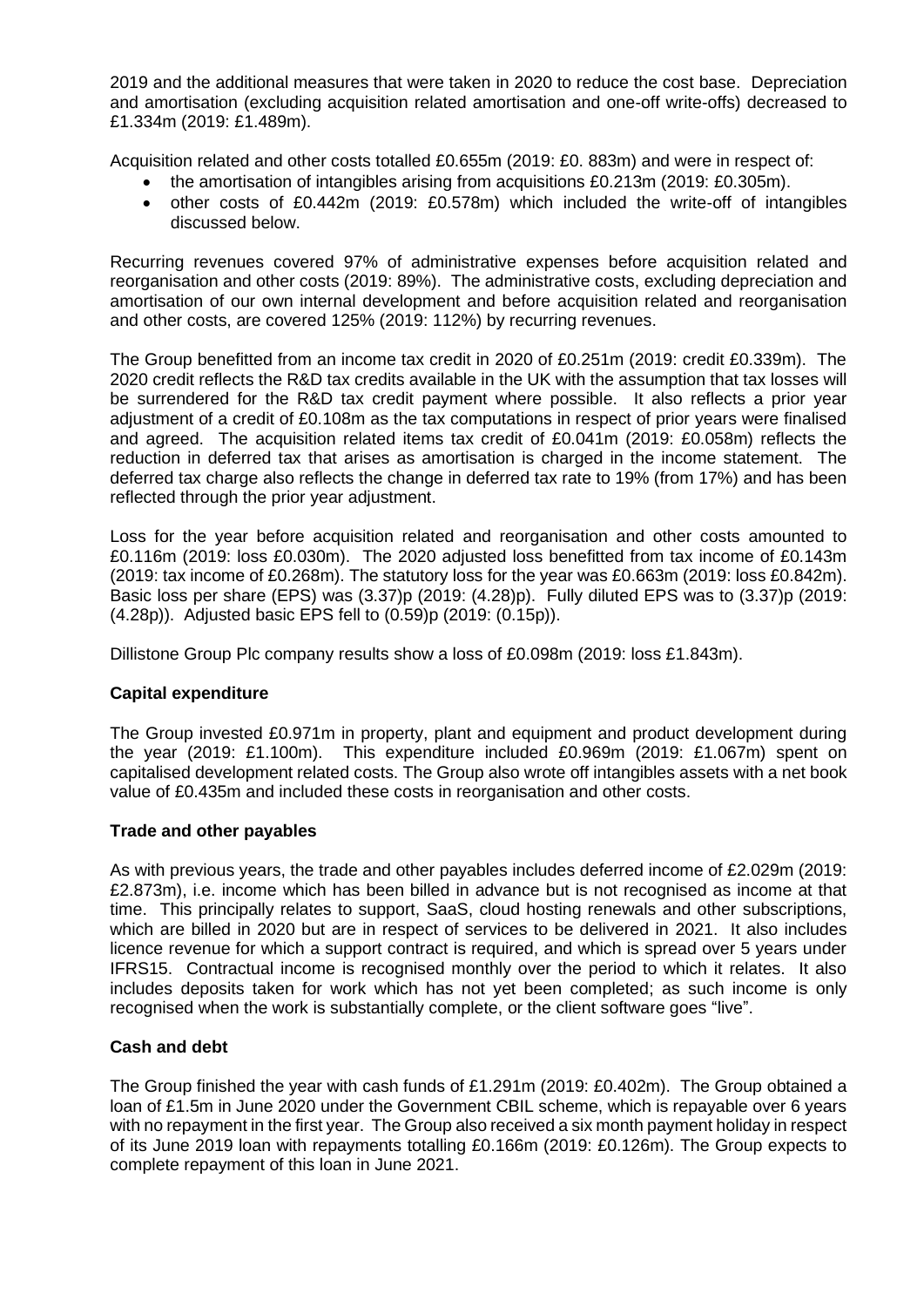Bank borrowings at 31 December 2020 were £1.802m (2019: £0.374m). The Group also had a convertible loan of £0.408m (2019: £0.412m). It was agreed in the year that the convertible loan notes held by the Directors, would not be repaid until the bank loan was repaid.

**Jason Starr Chief Executive Officer**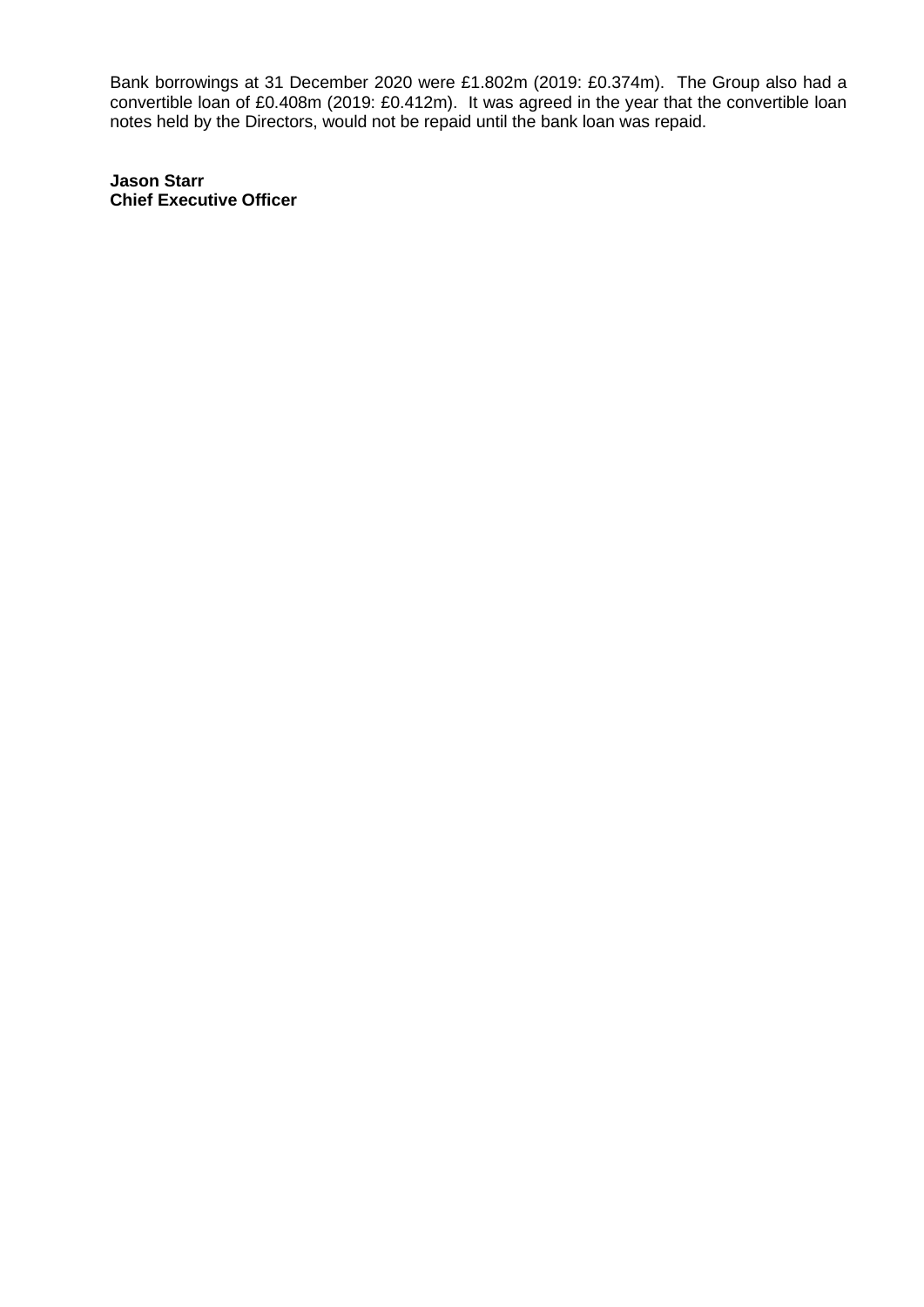## **CONSOLIDATED STATEMENT OF COMPREHENSIVE INCOME FOR THE YEAR ENDED 31 DECEMBER 2020**

|                                                                                                          | <b>Note</b> | 2020<br>£'000 | 2019<br>£'000 |
|----------------------------------------------------------------------------------------------------------|-------------|---------------|---------------|
| Revenue                                                                                                  | 5           | 6,332         | 8,027         |
| Cost of sales                                                                                            |             | (584)         | (849)         |
| <b>Gross profit</b>                                                                                      |             | 5,748         | 7,178         |
| Administrative expenses                                                                                  |             | (6, 569)      | (8, 268)      |
| <b>Operating loss</b>                                                                                    |             | (821)         | (1,090)       |
| Adjusted operating loss before acquisition<br>related, reorganisation and other items                    | 4           | (166)         | (207)         |
| Acquisition related, reorganisation and<br>other items                                                   | 7           | (655)         | (883)         |
| Operating (loss)                                                                                         |             | (821)         | (1,090)       |
| <b>Financial cost</b>                                                                                    |             | (93)          | (91)          |
| Loss before tax                                                                                          |             | (914)         | (1, 181)      |
| Tax income                                                                                               | 8           | 251           | 339           |
| (Loss) for the year                                                                                      |             | (663)         | (842)         |
| Other comprehensive income/(loss)<br>Items that will be reclassified subsequently<br>to profit and loss: |             |               |               |
| Currency translation differences                                                                         |             | 12            | (16)          |
| Total comprehensive (loss) for the year                                                                  |             | (651)         | (858)         |
| <b>Earnings per share</b>                                                                                |             |               |               |
| <b>Basic</b>                                                                                             | 9           | (3.37)p       | (4.28)p       |
| <b>Diluted</b>                                                                                           | 9           | (3.37)p       | (4.28)p       |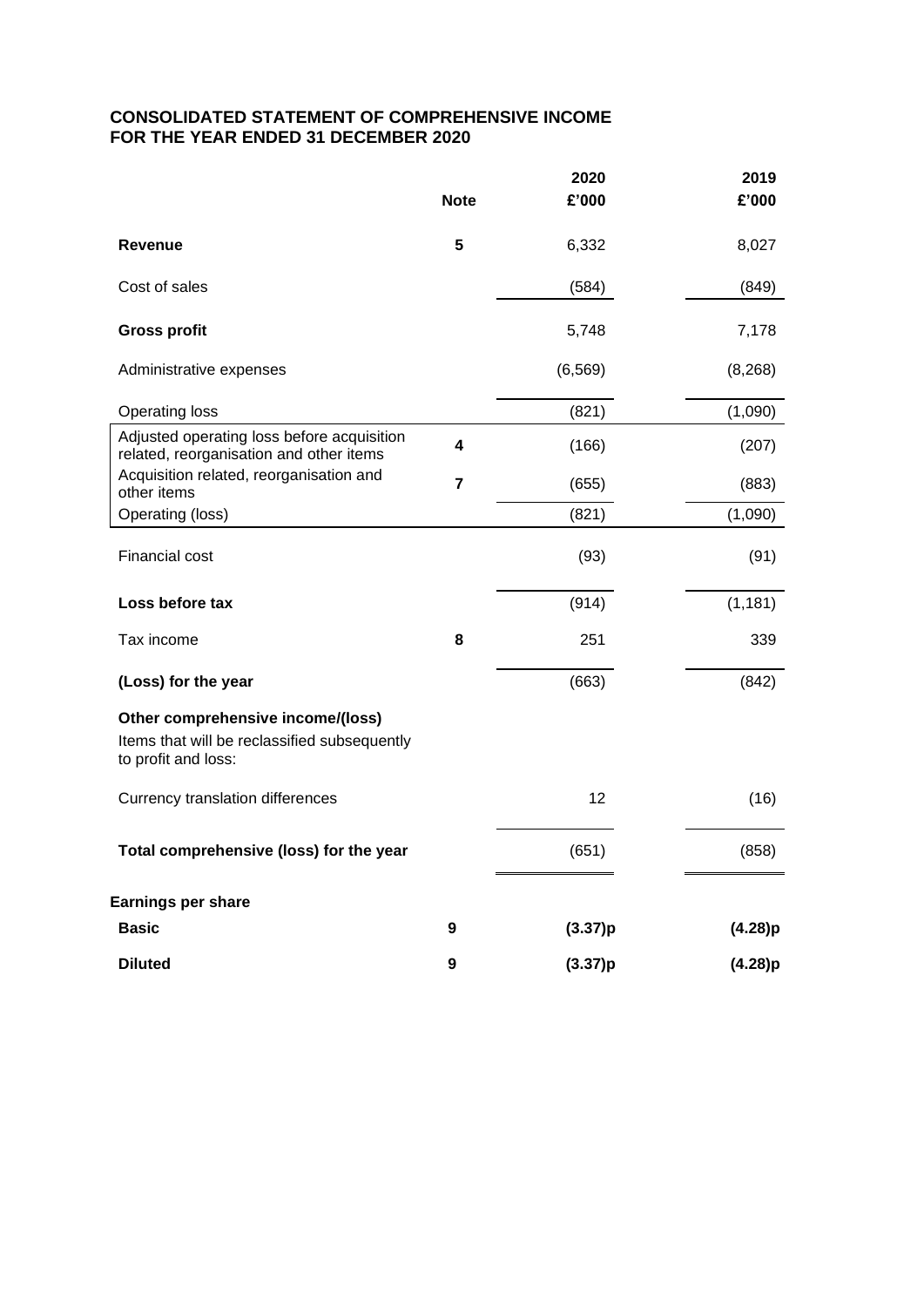## **CONSOLIDATED STATEMENT OF CHANGES IN EQUITY FOR THE YEAR ENDED 31 DECEMBER 2020**

|                                                                                                                   | <b>Share</b><br>capital | <b>Share</b><br>premium | <b>Merger</b><br>reserve | Retained<br>earnings | Convertible<br>Ioan<br>reserve | <b>Share</b><br>option | Foreign<br>exchange | <b>Total</b> |
|-------------------------------------------------------------------------------------------------------------------|-------------------------|-------------------------|--------------------------|----------------------|--------------------------------|------------------------|---------------------|--------------|
|                                                                                                                   | £'000                   | £'000                   | £'000                    | £'000                | £'000                          | £'000                  | £'000               | £'000        |
| <b>Balance at 1</b><br>January 2019<br>Comprehensive<br>income                                                    | 983                     | 1,631                   | 365                      | 1,687                | 14                             | 106                    | 63                  | 4,849        |
| Loss for the year                                                                                                 |                         |                         |                          | (842)                |                                |                        |                     | (842)        |
| Other<br>comprehensive<br>income<br>Exchange<br>differences on<br>translation of<br>overseas<br>operations        |                         |                         |                          |                      |                                |                        | (16)                | (16)         |
| Total<br>comprehensive<br>loss                                                                                    |                         |                         |                          | (842)                |                                |                        | (16)                | (858)        |
| <b>Transactions</b><br>with owners<br>Share option<br>charge                                                      |                         |                         |                          | 26                   | ٠                              | (12)                   |                     | 14           |
| Total<br>transactions with<br>owners                                                                              |                         |                         |                          | 26                   | $\qquad \qquad \blacksquare$   | (12)                   |                     | 14           |
| <b>Balance at 31</b><br>December 2019                                                                             | 983                     | 1,631                   | 365                      | 871                  | 14                             | 94                     | 47                  | 4,005        |
| Comprehensive<br>income<br>Loss for the year<br>ended 31<br>December 2020                                         |                         |                         |                          | (663)                |                                |                        |                     | (663)        |
| Other<br>comprehensive<br>income/(loss)<br>Exchange<br>differences on<br>translation of<br>overseas<br>operations |                         |                         |                          |                      |                                |                        | 12                  | 12           |
| Total<br>comprehensive<br>loss                                                                                    |                         |                         | $\blacksquare$           | (663)                |                                | ۰                      | 12                  | (651)        |
| <b>Transactions</b><br>with owners<br>Share option<br>charges                                                     |                         |                         |                          |                      |                                | 16                     |                     | $16\,$       |
| Total<br>transactions with<br>owners                                                                              |                         |                         |                          |                      |                                | $16\,$                 |                     | $16\,$       |
| <b>Balance at 31</b><br>December 2020                                                                             | 983                     | 1,631                   | 365                      | 208                  | ${\bf 14}$                     | 110                    | 59                  | 3,370        |
|                                                                                                                   |                         |                         |                          |                      |                                |                        |                     |              |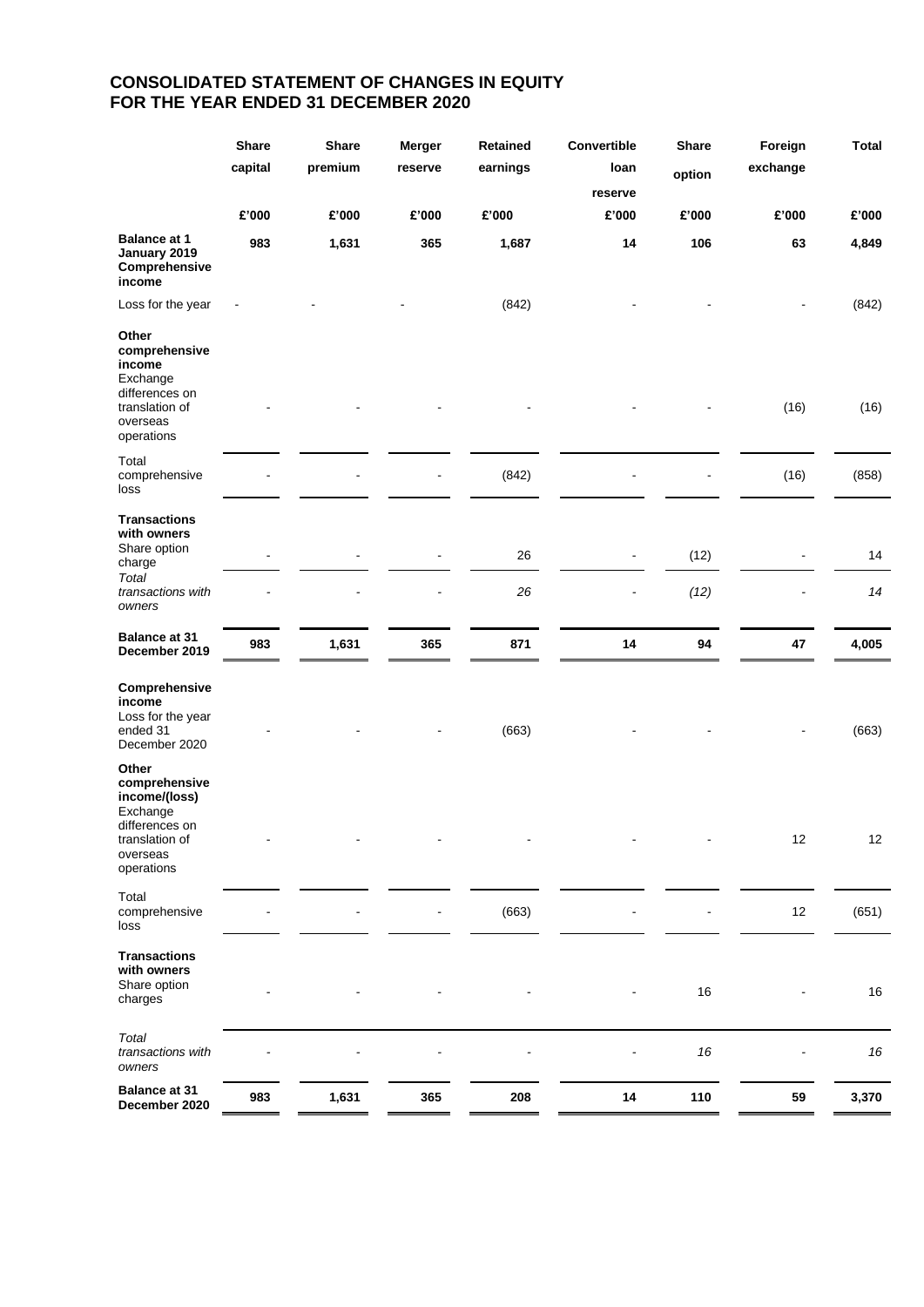## **CONSOLIDATED STATEMENT OF FINANCIAL POSITION AS AT 31 DECEMBER 2020**

|                                             |       | Group |        |
|---------------------------------------------|-------|-------|--------|
|                                             | 2020  |       | 2019   |
| <b>ASSETS</b>                               | £'000 |       | £'000  |
| Non-current assets                          |       |       |        |
| Goodwill                                    | 3,415 |       | 3,415  |
| Other intangible assets                     | 3,362 |       | 4,234  |
| Property, plant and equipment               | 24    |       | 54     |
| Right to use assets                         | 680   |       | 754    |
| Investments                                 |       |       |        |
| Total non-current assets                    | 7,481 |       | 8,457  |
| <b>Current assets</b>                       |       |       |        |
| Trade and other receivables                 | 883   |       | 1,222  |
| Current tax receivable                      | 186   |       | 293    |
| Cash and cash equivalents                   | 1,291 |       | 690    |
| Total current assets                        | 2,360 |       | 2,205  |
| <b>Total assets</b>                         | 9,841 |       | 10,662 |
|                                             |       |       |        |
| <b>EQUITY AND LIABILITIES</b>               |       |       |        |
| Equity attributable to owners of the parent |       |       |        |
| Share capital                               | 983   |       | 983    |
| Share premium                               | 1,631 |       | 1,631  |
| Merger reserve                              | 365   |       | 365    |
| Convertible loan reserve                    | 14    |       | 14     |
| Retained earnings                           | 208   |       | 871    |
| Share option reserve                        | 110   |       | 94     |
| <b>Translation reserve</b>                  | 59    |       | 47     |
| <b>Total equity</b>                         | 3,370 |       | 4,005  |
| <b>Liabilities</b>                          |       |       |        |
| Non-current liabilities                     |       |       |        |
| Trade and other payables                    | 271   |       | 443    |
| Lease liabilities                           | 638   |       | 741    |
| Borrowings                                  | 1,749 |       | 523    |
| Deferred tax liability                      | 296   |       | 340    |
| Total non-current liabilities               | 2,954 |       | 2,047  |
| <b>Current liabilities</b>                  |       |       |        |
| Trade and other payables                    | 2,953 |       | 3,977  |
| Lease liabilities                           | 103   |       | 82     |
| Borrowings                                  | 461   |       | 551    |
| <b>Total current liabilities</b>            | 3,517 |       | 4,610  |
| <b>Total liabilities</b>                    | 6,471 |       | 6,657  |
| <b>Total liabilities and equity</b>         | 9,841 |       | 10,662 |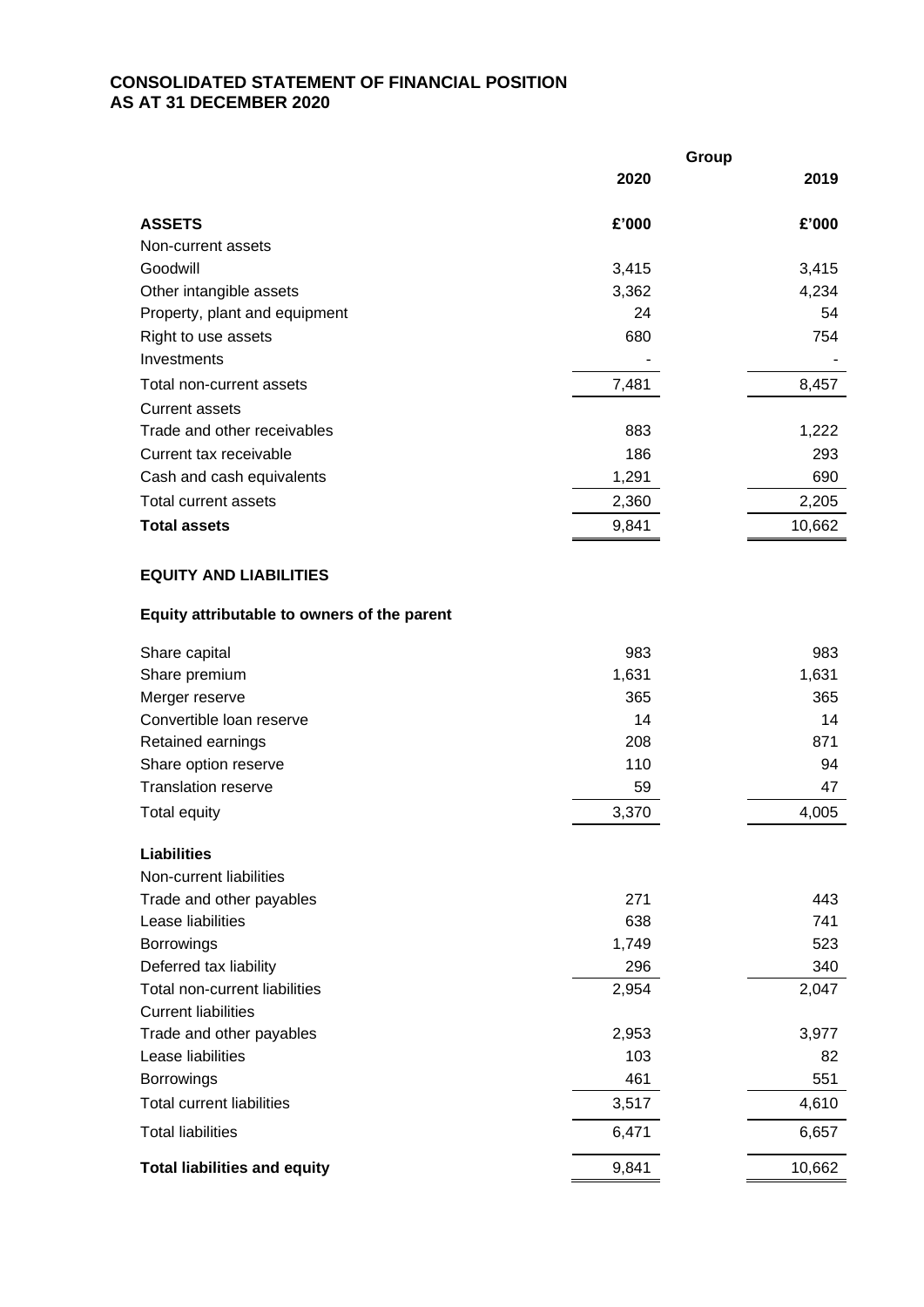## **CONSOLIDATED CASH FLOW STATEMENT FOR THE YEAR ENDED 31 DECEMBER 2020**

|                                                      | For the<br>vear<br>ended 31<br><b>December</b><br>2020 | For the<br>year<br>ended 31<br><b>December</b><br>2020 | For the<br>year<br>ended 31<br><b>December</b><br>2019 | For the<br>year<br>ended 31<br><b>December</b><br>2019 |
|------------------------------------------------------|--------------------------------------------------------|--------------------------------------------------------|--------------------------------------------------------|--------------------------------------------------------|
| <b>Operating activities</b>                          | £'000                                                  | £'000                                                  | £'000                                                  | £'000                                                  |
| (Loss) before tax                                    | (914)                                                  |                                                        | (1, 181)                                               |                                                        |
| Adjustment for                                       |                                                        |                                                        |                                                        |                                                        |
| Financial cost                                       | 93                                                     |                                                        | 91                                                     |                                                        |
| Depreciation and amortisation                        | 1,984                                                  |                                                        | 1,794                                                  |                                                        |
| Share option expense                                 | 16                                                     |                                                        | 14                                                     |                                                        |
| Foreign exchange adjustments arising from operations | (28)                                                   |                                                        | (33)                                                   |                                                        |
| Operating cash flows before                          | 1,151                                                  |                                                        | 685                                                    |                                                        |
| movement in working capital:                         |                                                        |                                                        |                                                        |                                                        |
| Decrease in receivables                              | 360                                                    |                                                        | 282                                                    |                                                        |
| Decrease in inventories                              |                                                        |                                                        | 3                                                      |                                                        |
| Decrease in payables                                 | (1, 120)                                               |                                                        | (603)                                                  |                                                        |
| <b>Taxation refunded</b>                             | 314                                                    |                                                        | 167                                                    |                                                        |
| Net cash generated from operating activities         |                                                        | 705                                                    |                                                        | 534                                                    |
| <b>Investing activities</b>                          |                                                        |                                                        |                                                        |                                                        |
| Purchases of property, plant and                     |                                                        |                                                        |                                                        |                                                        |
| equipment                                            | (2)                                                    |                                                        | (29)                                                   |                                                        |
| Sale of Fixed assets                                 |                                                        |                                                        | 2                                                      |                                                        |
| Investment in development costs                      | (969)                                                  |                                                        | (1,070)                                                |                                                        |
| Net cash used in investing activities                |                                                        | (971)                                                  |                                                        | (1,097)                                                |
| <b>Financing activities</b>                          |                                                        |                                                        |                                                        |                                                        |
| Interest paid                                        | (84)                                                   |                                                        | (83)                                                   |                                                        |
| Proceeds from bank loan                              | 1,500                                                  |                                                        | 500                                                    |                                                        |
| Bank loan repayments made                            | (166)                                                  |                                                        | (126)                                                  |                                                        |
| Lease payments made                                  | (114)                                                  |                                                        | (49)                                                   |                                                        |
| (Repayment)/utilisation of banking facility          | (288)                                                  |                                                        | 288                                                    |                                                        |
| Net cash generated from financing activities         |                                                        | 848                                                    |                                                        | 530                                                    |
| Net increase/(decrease) in cash and cash equivalents |                                                        | 582                                                    |                                                        | (33)                                                   |
| Cash and cash equivalents at                         |                                                        | 690                                                    |                                                        | 725                                                    |
| beginning of year                                    |                                                        |                                                        |                                                        |                                                        |
| Effect of foreign exchange rate changes              |                                                        | 19                                                     |                                                        | (2)                                                    |
| Cash and cash equivalents at end of year             |                                                        | 1,291                                                  |                                                        | 690                                                    |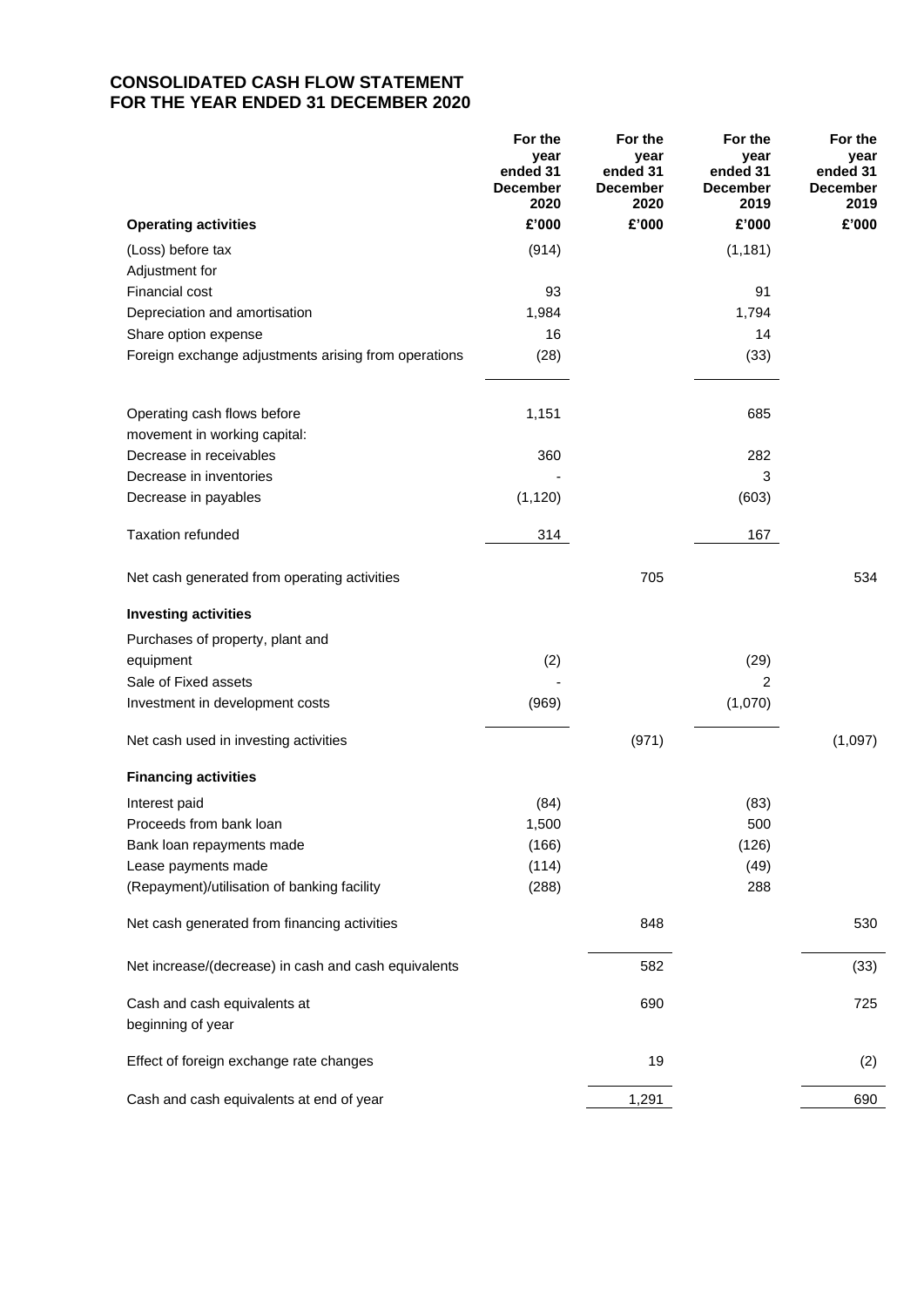## **NOTES TO THE FINANCIAL STATEMENTS**

## **FOR THE YEAR ENDED 31 DECEMBER 2020**

## **1. Publication of non-statutory accounts**

In accordance with section 435 of the Companies Act 2006, the Directors advise that the financial information set out in this announcement does not constitute the Group's statutory financial statements for the year ended 31 December 2020 or 2019, but is derived from these financial statements. The financial statements for the year ended 31 December 2019 have been audited and filed with the Registrar of Companies. The financial statements for the year ended 31 December 2020 have been prepared in accordance with International Financial Reporting Standards as adopted by the European Union. The financial statements for the year ended 31 December 2020 have been audited and will be filed with the Registrar of Companies following the Company's Annual General Meeting. The Independent Auditors Report on the Group's statutory financial statements for the years ended 31 December 2020 and 2019 were unqualified and did not draw attention to any matters by way of emphasis and did not contain statements under Section 498(2) or (3) of the Companies Act 2006.

## **2. Basis of preparation**

The preliminary announcement is extracted from the consolidated financial statements of the Group. The financial statements of the subsidiaries are prepared for the same reporting date as the parent company. Consistent accounting policies are applied for like transactions and events in similar circumstances.

All intra-group balances, transactions, income and expenses and profits and losses resulting from intra-group transactions that are recognised in assets or liabilities are eliminated in full.

A degree of doubt still remains with regard to the impact on the Group of the COVID-19 outbreak and the continuing lockdown into 2021 and this has been taken into account in considering the Group's adoption of the going concern basis. The Group has seen many of its clients shrink and with some clients closing and this has been built into the 2021 budgets and subsequent years forecasts. The Group continues to take advantage of the flexible furlough scheme and has secured a second payroll protection loan in the US.

A stress test scenario has been modelled that took £70,000 per month off Revenue from May 2021 has been considered. If revenue were to fall in line with the stress test model, the Company would take further remedial action to counter the reduction in profit and cash through a cost cutting exercise that would include staff redundancies and general cost control measures. On this basis, the Group's cash reserves would be reduced to an overdrawn £212,000 position in November 2021. This would slightly exceed the Group's overdraft of £200,000.

Based on current trading, the stress test scenario is considered remote. However, it is difficult to predict the overall impact and outcome of COVID-19 at this stage, particularly if further lockdowns are required towards the end of 2021. Nevertheless, after making enquiries, and considering the uncertainties described above, the directors have a reasonable expectation that the company has adequate resources to continue in operational existence for the foreseeable future. For these reasons, they continue to adopt the going concern basis in preparing the annual report and accounts.

## **3. Accounting policies**

This preliminary announcement has been prepared in accordance with the accounting policies adopted in the last annual financial statements for the year to 31 December 2019.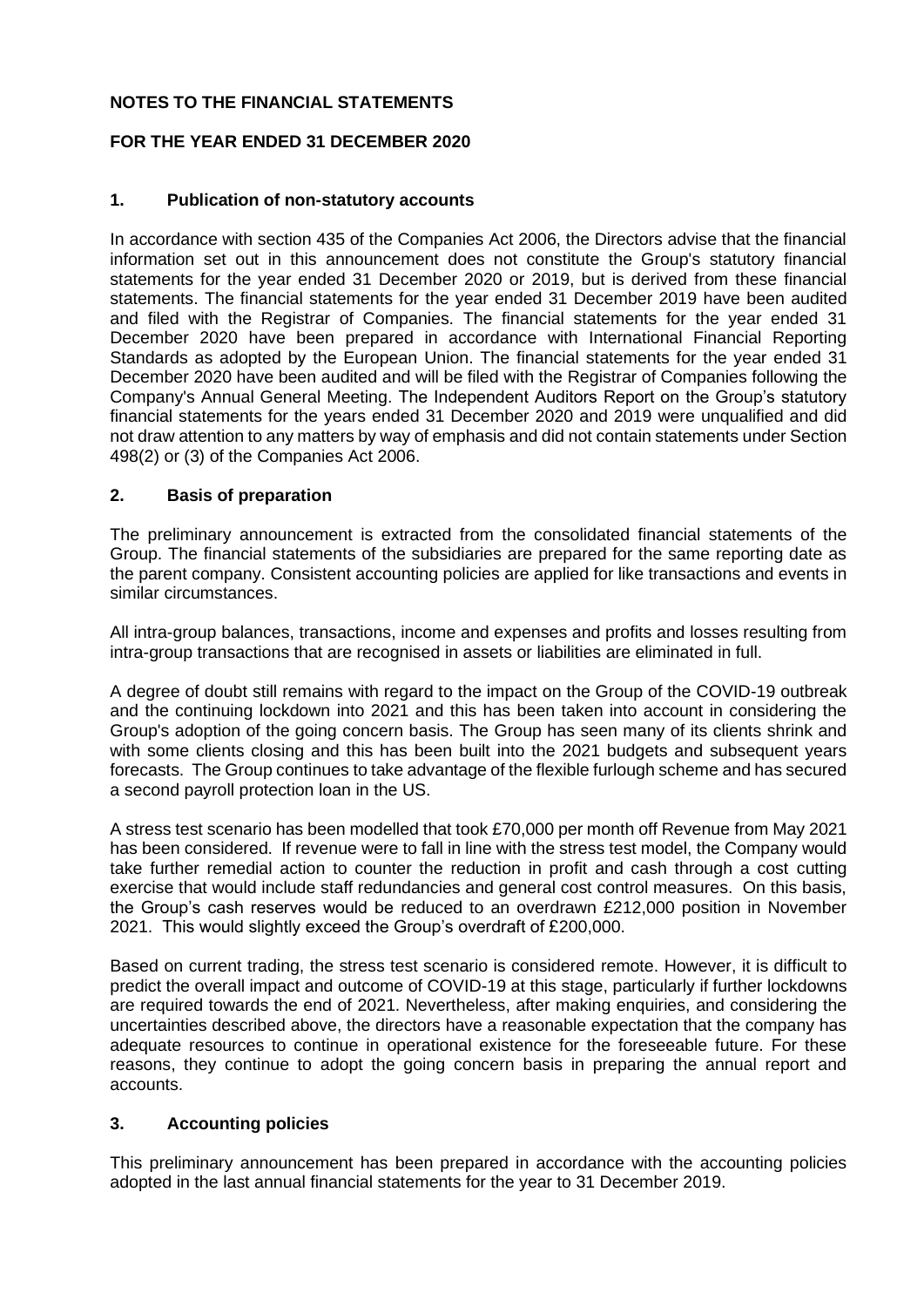## **4. Reconciliation of adjusted profits to consolidated statement of comprehensive income**

|                                                                 | <b>Note</b> | <b>Adjusted</b><br>profits<br>2020 | <b>Acquisition</b><br>related,<br>reorganisation<br>and other<br>costs<br>2020* | 2020     | <b>Adjusted</b><br>profits<br>2019 | <b>Acquisition</b><br>related<br>reorganisation<br>and other<br>costs<br>2019* | 2019     |
|-----------------------------------------------------------------|-------------|------------------------------------|---------------------------------------------------------------------------------|----------|------------------------------------|--------------------------------------------------------------------------------|----------|
|                                                                 |             | £'000                              | £'000                                                                           | £'000    | £'000                              | £'000                                                                          | £'000    |
| Revenue                                                         |             | 6,332                              | $\qquad \qquad \blacksquare$                                                    | 6,332    | 8,027                              |                                                                                | 8,027    |
| Cost of sales                                                   |             | (584)                              | $\qquad \qquad \blacksquare$                                                    | (584)    | (849)                              |                                                                                | (849)    |
| <b>Gross profit</b>                                             |             | 5,748                              |                                                                                 | 5,748    | 7,178                              |                                                                                | 7,178    |
| Administrative expenses                                         |             | (5, 914)                           | (655)                                                                           | (6, 569) | (7, 385)                           | (883)                                                                          | (8, 268) |
| Operating /(loss)                                               |             | (166)                              | (655)                                                                           | (821)    | (207)                              | (883)                                                                          | (1,090)  |
| Financial income                                                |             |                                    |                                                                                 |          |                                    |                                                                                |          |
| Financial cost                                                  |             | (93)                               |                                                                                 | (93)     | (91)                               |                                                                                | (91)     |
| (Loss) before tax                                               |             | (259)                              | (655)                                                                           | (914)    | (298)                              | (883)                                                                          | (1, 181) |
| Tax income                                                      |             | 143                                | 108                                                                             | 251      | 268                                | 71                                                                             | 339      |
| (Loss) for the year                                             |             | (116)                              | (547)                                                                           | (663)    | (30)                               | (812)                                                                          | (842)    |
| <b>Other comprehensive</b><br>loss net of tax:                  |             |                                    |                                                                                 |          |                                    |                                                                                |          |
| Currency translation<br>differences                             |             | 12                                 |                                                                                 | 12       | (16)                               |                                                                                | (16)     |
| <b>Total comprehensive</b><br>(loss) for the year net<br>of tax |             | (104)                              | (547)                                                                           | (651)    | (46)                               | (812)                                                                          | (858)    |
| Earnings per share                                              |             |                                    |                                                                                 |          |                                    |                                                                                |          |
| <b>Basic</b>                                                    | 9           | (0.59)p                            |                                                                                 | (3.37)p  | (0.15)p                            |                                                                                | (4.28)p  |
| <b>Diluted</b>                                                  | 9           | (0.59)p                            |                                                                                 | (3.37)p  | (0.15)p                            |                                                                                | (4.28)p  |

*\* See note 7*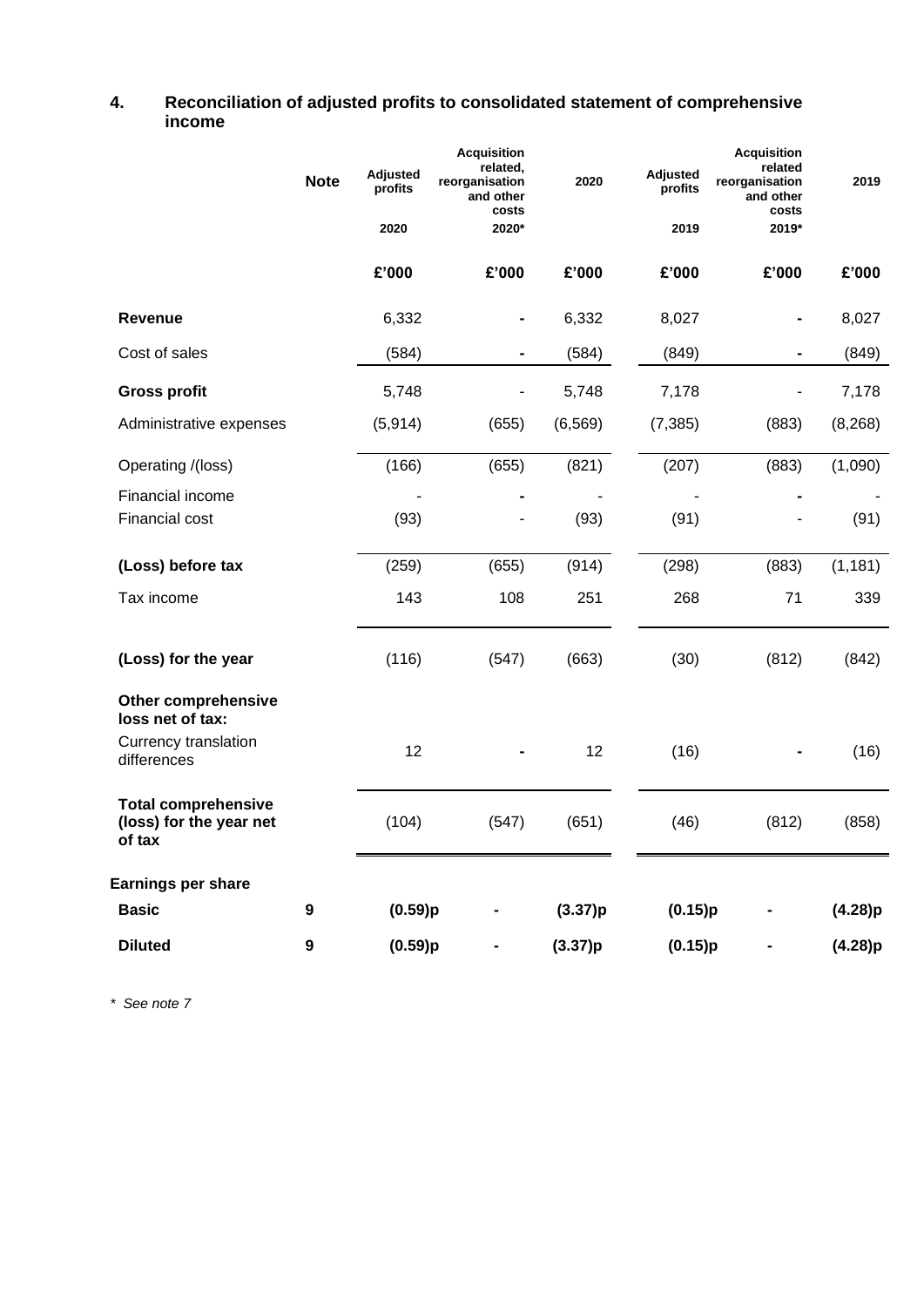## **5. Segment reporting**

In 2019, the Group streamlined its corporate structures and operations to achieve efficiencies across the business. This resulted in the five UK businesses being combined into one trading entity subsequently renamed Ikiru People Limited. A similar reorganisation has occurred in Australia combining our two companies into one and renamed as Ikiru People Pty Limited. The US business was renamed Ikiru People Inc. These changes came into effect on 31 December 2019. Accordingly, for 2020 onwards, the group is only reporting one trading segment.

# *Divisional segments*

## **For the year ended 31 December 2020**

|                                                         | <b>Ikiru People</b> | <b>Central</b> | <b>Total</b> |
|---------------------------------------------------------|---------------------|----------------|--------------|
|                                                         | £'000               | £'000          | £'000        |
| Segment revenue                                         | 6,332               |                | 6,332        |
| Segment EBITDA pre exceptional                          | 1,211               | (43)           | 1,168        |
| Depreciation and amortisation<br>expense                | (1, 334)            |                | (1, 334)     |
| Segment result before reorganisation<br>and other costs | (123)               | (43)           | (166)        |
| Reorganisation and other costs                          | (442)               |                | (442)        |
| Segment result                                          | (565)               | (43)           | (608)        |
| Acquisition related amortisation                        |                     | (213)          | (213)        |
| Operating (loss)                                        | (565)               | (256)          | (821)        |
| Loan interest/ lease interest                           | (39)                | (54)           | (93)         |
| Loss before tax                                         |                     |                | (914)        |
| Income tax income                                       |                     |                | 251          |
| Loss for the year                                       |                     |                | (663)        |
|                                                         |                     |                |              |

**Additions of non-current assets 1,006 1,006**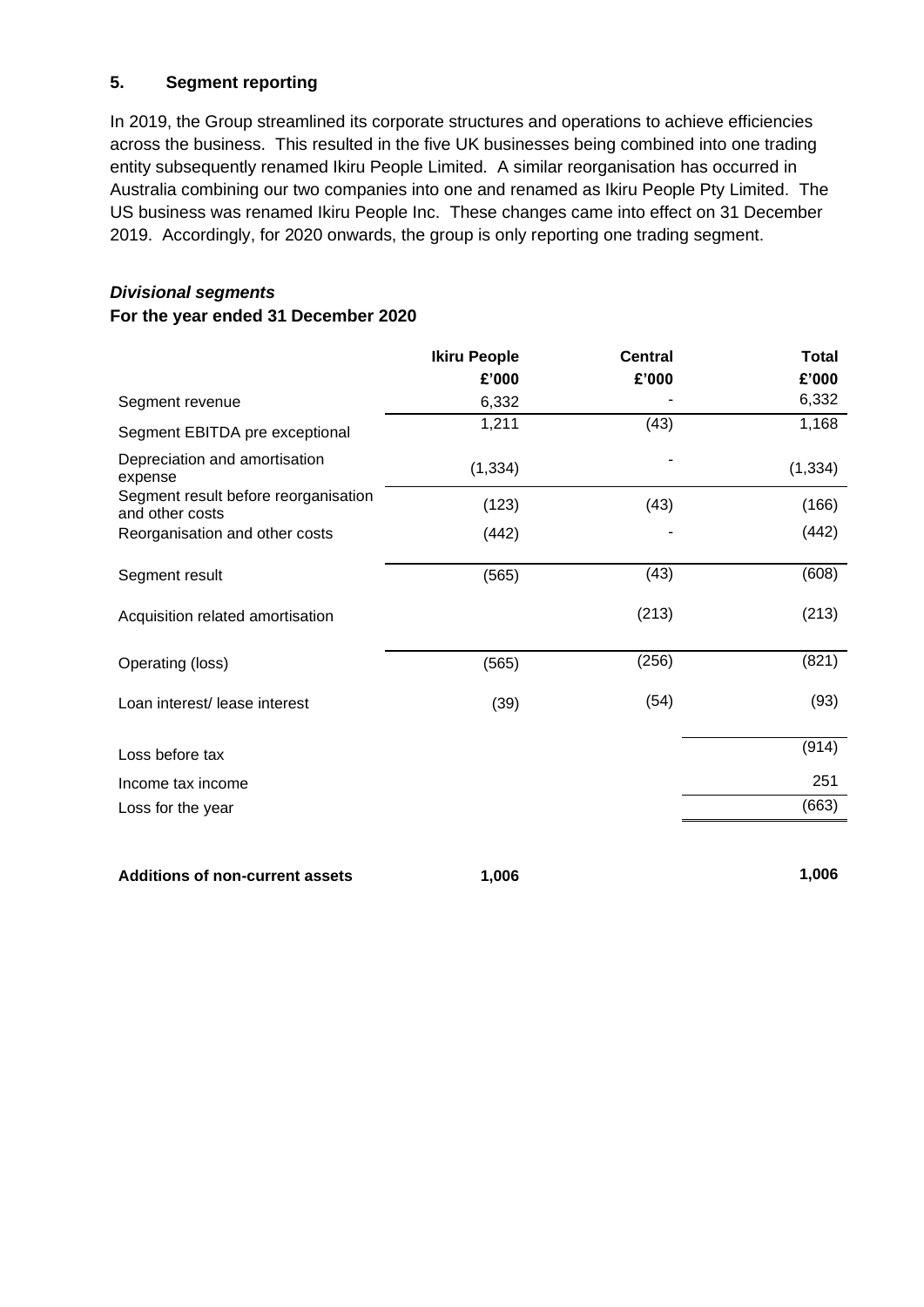## *Divisional segments* **For the year ended 31 December 2019**

|                                                         | <b>Dillistone</b><br>£'000 | Voyager<br>£'000 | <b>GatedTalent</b><br>£'000 | <b>Central</b><br>£'000 | <b>Total</b><br>£'000 |
|---------------------------------------------------------|----------------------------|------------------|-----------------------------|-------------------------|-----------------------|
| Segment revenue                                         | 3,895                      | 3,795            | 337                         |                         | 8,027                 |
| Segment EBITDA pre exceptional                          | 1,021                      | 691              | (295)                       | (135)                   | 1,282                 |
| Depreciation and amortisation<br>expense                | (747)                      | (553)            | (189)                       |                         | (1,489)               |
| Segment result before<br>reorganisation and other costs | 274                        | 138              | (484)                       | (135)                   | (207)                 |
| Reorganisation and other costs                          | (180)                      | (172)            | 1,427                       | (1,653)                 | (578)                 |
| Segment result                                          | 94                         | (34)             | 943                         | (1,788)                 | (785)                 |
| Acquisition related amortisation                        |                            |                  |                             | (305)                   | (305)                 |
| Operating profit/(loss)                                 | 94                         | (34)             | 943                         | (2,093)                 | (1,090)               |
| <b>Financial income</b>                                 |                            |                  |                             |                         |                       |
| Loan interest/ lease interest                           | (1)                        | (35)             |                             | (55)                    | (91)                  |
| Loss before tax                                         |                            |                  |                             |                         | (1, 181)              |
| Income tax income                                       |                            |                  |                             |                         | 339                   |
| Loss for the year                                       |                            |                  |                             |                         | (842)                 |
| <b>Additions of non-current assets</b>                  | 446                        | 1,283            | 191                         |                         | 1,920                 |

## *Products and services*

The following table provides an analysis of the Group's revenue by products and services:

#### **Revenue**

|                      | 2020  | 2019  |
|----------------------|-------|-------|
|                      | £'000 | £'000 |
| Recurring income     | 5,745 | 6,593 |
| Non-recurring income | 485   | 1,160 |
| Third party revenues | 102   | 274   |
|                      | 6,332 | 8,027 |

#### **Revenue**

In the analysis above 'Recurring income' represents all income recognised over time, whereas 'Non-recurring income' and 'Third party revenues' represent all income recognised at a point in time.

Recurring income includes all support services, SaaS and hosting income and revenue on perpetual licenses with mandatory support contracts deferred under IFRS 15. Non-recurring income includes sales of new licenses which do not require a support contract, and income derived from installing licences including training, installation and data translation. Third party revenues arise from the sale of third party software.

It is not possible to allocate assets and additions between recurring, non-recurring income and third party revenue. No customer represented more than 10% of revenue of the Group in 2020 or 2019.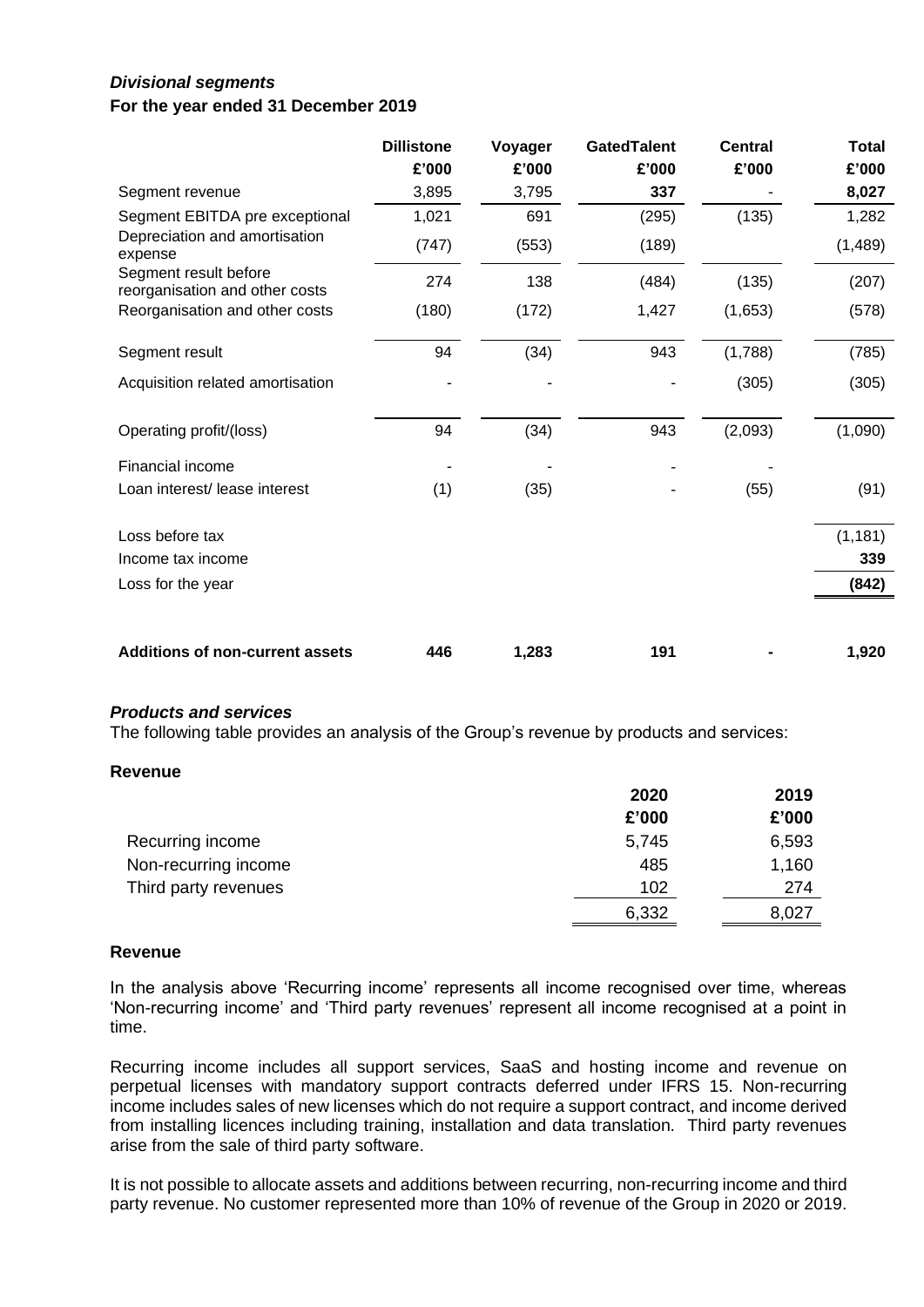## **6. Geographical analysis**

The following table provides an estimated analysis of the Group's revenue by geographic market. The Board does not review the business from a geographical performance viewpoint and this analysis is provided for information only. Previously the revenue was based on billing entity and in 2020 on country of customer.

## **Revenue**

|                                             | 2020  | 2019  |
|---------------------------------------------|-------|-------|
|                                             | £'000 | £'000 |
| UK                                          | 3,717 | 5,700 |
| Europe                                      | 877   | 928   |
| Americas                                    | 1,074 | 1,034 |
| Australia                                   | 295   | 365   |
| <b>ROW</b>                                  | 369   |       |
|                                             | 6,332 | 8,027 |
| Non-current assets by geographical location |       |       |
|                                             | 2020  | 2019  |
|                                             | £'000 | £'000 |
| UK                                          | 7,460 | 8,445 |
| US                                          | 20    | 6     |
| Australia                                   |       | 6     |
|                                             | 7,481 | 8,457 |

## **7. Acquisition related, reorganisation and other costs**

|                                             | 2020  | 2019  |
|---------------------------------------------|-------|-------|
|                                             | £'000 | £'000 |
| Included within administrative expenses:    |       |       |
| Reorganisation and other costs              | 78    | 578   |
| Grants received from overseas jurisdictions | (71)  |       |
| Amortisation of acquisition intangibles     | 213   | 305   |
| Write-off of capitalised development        | 435   |       |
|                                             | 655   | 883   |

Reorganisation and other costs include severance payments and loss of office payments. The Write-off of capitalised development relates to a product that is no longer actively sold.

## **8. Tax income**

|                                         | 2020  | 2019  |
|-----------------------------------------|-------|-------|
|                                         | £'000 | £'000 |
| Current tax                             | (99)  | (50)  |
| Prior year adjustment – current tax     | (108) | (140) |
| <b>Total current tax</b>                | (207) | (190) |
| Deferred tax                            | (123) | (67)  |
| Prior year adjustment - deferred tax    | 80    | (24)  |
| Deferred tax rate change to 19%         | 40    |       |
| Deferred tax re acquisition intangibles | (41)  | (58)  |
| Total deferred tax                      | (44)  | (149) |
| Tax (income) for the year               | (251  | (339) |